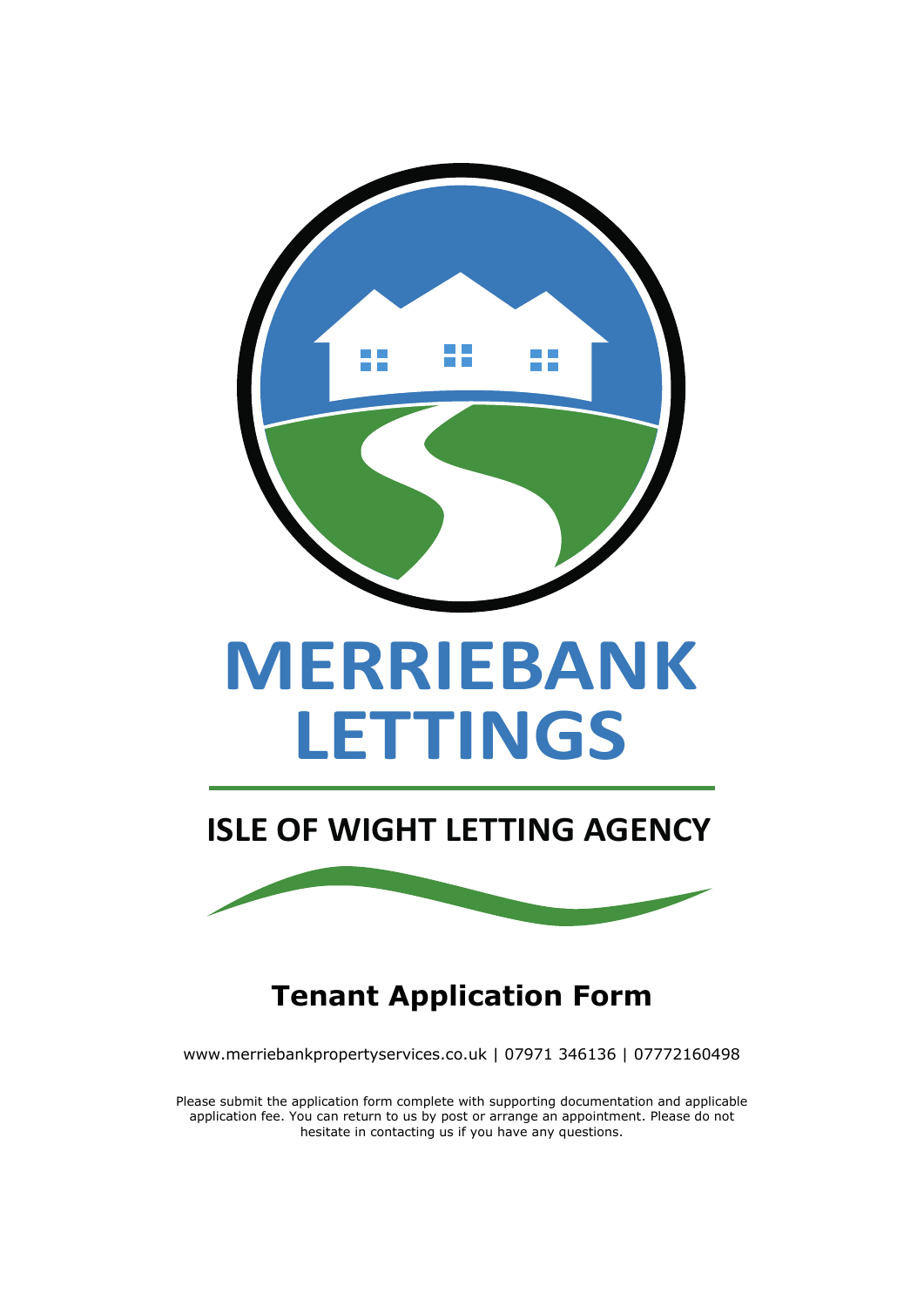Mr. Dean Faulkner & Miss. Sophie Faulkner



1 St Marys Court, 28 Robin Hood Street, Newport, Isle of Wight, PO30 2DZ

**07971346136/07772160498** O dfaulkner100@gmail.com ● www.merriebankpropertyservices.co.uk

# **PLEASE READ ALL THE INFORMATION CAREFULLY SO YOU ARE FAMILAR WITH THE REQUIRMENTS OF THE APPLICATION.**

Merriebank Lettings & Property Services primarily acts on behalf of Landlords but of course is the permanent link between Tenants & Landlords *(where fully managed).* We will endeavour to ensure that individual properties under full management are (& remain) fully fit, clean & comply with statutory requirements. All reported deficiencies are relayed direct to Landlords with a view to rectify as soon as is practical.

Deposits are lodged with the 'DPS' - Deposit Protection Service. *https://www.gov.uk/tenancy-depositprotection*

All applications for tenancies are treated in strict confidence & all applicants are treated in the same way. It is necessary to obtain references and to verify the authenticity of those references. References are obtained from a variety of sources (Banks, Employers, credit referencing agencies, previous Landlords etc.) Any reference taken/given which proves to be false may require the tenancy agreement to be terminated at the earliest opportunity.

In general terms applicants must provide evidence that their rent will not exceed 40% of total income. Applicants that do not meet this criterion, will NOT be offered a tenancy through this Letting Agency unless supported by a home owning and/or employed guarantor, *(an additional 'Deed of Guarantor Agreement' will need to be completed)*. The Guarantor will need to be able to provide a copy of the Land Registry and Photo ID.

Merriebank Lettings & Property Services will safeguard tenant's data, making sure that we only pass it on if we are legally entitled to do so, and not retaining it for longer than necessary. However, there are circumstances where you can legitimately pass over data and indeed on occasion may be compelled to do so because of the legal obligation.

# **Step 1 –** *If you would like to be considered for a tenancy, please provide the following (printed versions are preferable), if we do not receive the documents below then your application will not be considered):*

- Complete the **Tenant Application Form** *(one per applicant) - Please provide an address, email address and contact number for all your referees*
- Complete the **Guarantor Form & Pet Policy** *(if required).*
- **Photo ID -** Provide a copy of each applicant/s **Photo ID** to prove you are a UK resident with the 'Right to Rent' in the UK.
- **Bank Statements –** Provide, current and 3 months previous Bank Statements *(for each applicant it must show your name & address and these need to be full bank statements showing transactions, screenshots are not acceptable).*
- **Wage Slips** *(Provide 3 months if applicable).*

## **To assess your suitability, we require all the above documentation please.**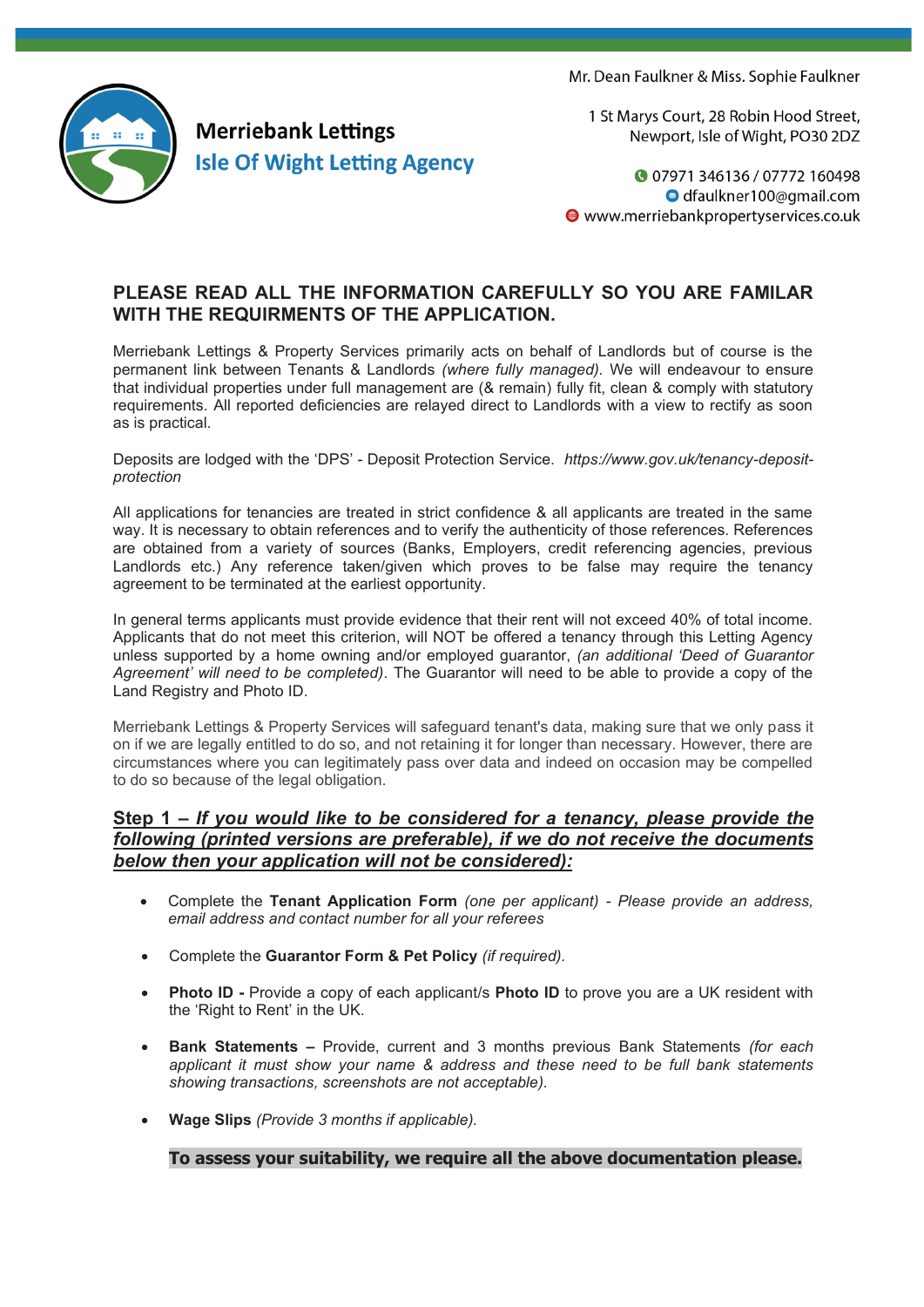### **Additional Information.**

- $\triangleright$  If you have a single income / some benefit / not rented previously / or have been in your current job for less than 2 years, then you may need a Guarantor.
- $\triangleright$  You may also be advised at the viewing appointment of a closing date for applications.
- $\triangleright$  If you have any questions our offices are open Monday Friday 9 5:30pm and Saturday 9-1pm.

### **What is required from a reference?**

Your referees will need to ensure they provide their full name, address and contact details, included in the detailed reference as to why you are recommended for a tenancy, why you qualify and why you should be selected. This can be a hard copy delivered by hand or emailed to: dfaulkner100@gmail.com

# **Step 2 –** *Only if/when your application is accepted, you will be asked to pay a holding deposit.*

The holding deposit is **£100.00** unless the rent is £429.00 or less. Then the holding deposit will be equivalent to 1 week's rent. *(Rent divided by 30 x 7).* This **will not** be repaid if 'you' decide to back out of a tenancy agreement. The holding deposit will then be deducted from the  $1<sup>st</sup>$  month rent amount due for the tenancy agreement.

If you are not successful with the application, i.e. If you fail right to rent checks, provide misleading information or do not supply all the information required within 15 days then this will be returned in full.

If you have any questions regarding this, please do not hesitate in contacting us.

## **Step 3 - What the Agent will require before signing the tenancy agreement.**

- Provide the deposit in advance.
- Provide one (1) Month's rent in advance *(less the holding deposit paid)*

**NOTE:** From month 2 onwards, you MUST agree to set up a 'Standing Order Mandate' and pass to your Bank to ensure the rent is paid on time*, (it is your responsibility to set this up in good time).*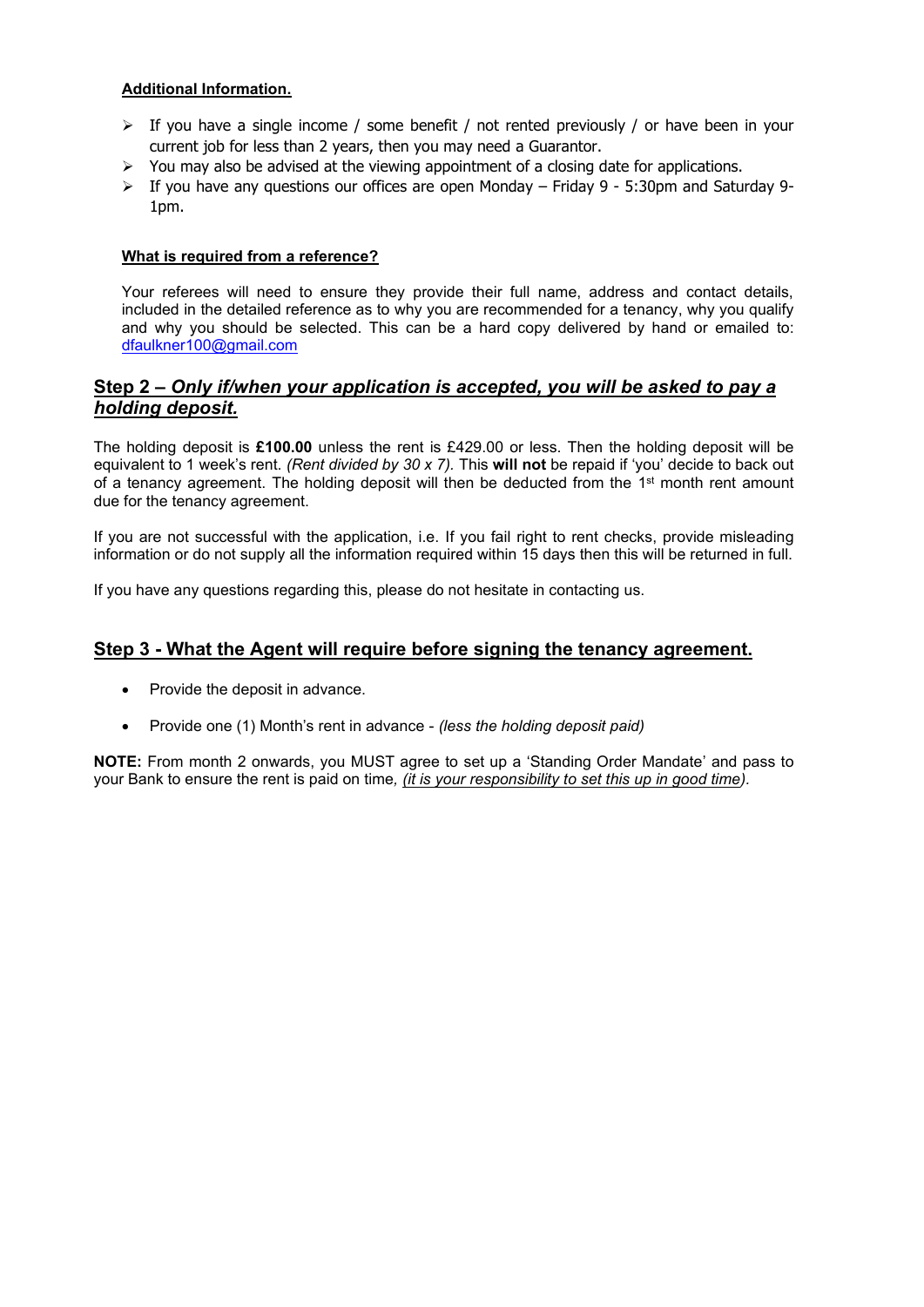| <b>My Application Details</b>                                                            |                                                        |                                                  |                            |             |                    |    |    |  |  |
|------------------------------------------------------------------------------------------|--------------------------------------------------------|--------------------------------------------------|----------------------------|-------------|--------------------|----|----|--|--|
| Property rental address (applied for):                                                   |                                                        |                                                  |                            |             |                    |    |    |  |  |
|                                                                                          |                                                        |                                                  |                            | Postcode:   |                    |    |    |  |  |
| Property Rent (pcm): £                                                                   |                                                        |                                                  |                            |             |                    |    |    |  |  |
| Deposit Required: £                                                                      |                                                        |                                                  |                            |             |                    |    |    |  |  |
| Anticipated Tenancy Start Date:                                                          |                                                        |                                                  |                            |             |                    |    |    |  |  |
| If any of the below apply, then please give detail                                       |                                                        |                                                  |                            |             |                    |    |    |  |  |
| Benefits:<br><b>No</b><br>Yes $/$                                                        |                                                        | (Please provide proof)<br>Claimed amount (pcm) £ |                            |             |                    |    |    |  |  |
| Any Pets:<br>Yes / No                                                                    |                                                        | What pets and how many?                          |                            |             |                    |    |    |  |  |
| Children:<br>Yes $/$<br><b>No</b>                                                        |                                                        | How many / Ages?                                 |                            |             |                    |    |    |  |  |
|                                                                                          |                                                        |                                                  |                            |             |                    |    |    |  |  |
| Applicants Information (Please provide addresses for the past three years)               |                                                        |                                                  |                            |             |                    |    |    |  |  |
| Title:                                                                                   | First Name(s):                                         |                                                  | Surname(s):                |             |                    |    |    |  |  |
| Date of Birth:                                                                           |                                                        | National Insurance No:                           |                            |             |                    |    |    |  |  |
| Nationality:                                                                             | Are you a citizen of a country outside the EU: Yes/ No |                                                  |                            |             |                    |    |    |  |  |
| <b>Marital Status:</b>                                                                   |                                                        |                                                  |                            |             |                    |    |    |  |  |
| Home Tel:                                                                                | Mobile Tel:                                            |                                                  |                            |             |                    |    |    |  |  |
| Email Address:                                                                           |                                                        |                                                  |                            |             |                    |    |    |  |  |
| <b>Current Address:</b>                                                                  |                                                        |                                                  |                            |             |                    |    |    |  |  |
|                                                                                          |                                                        |                                                  |                            | Postcode:   |                    |    |    |  |  |
| Homeowner / Renting / Other                                                              |                                                        |                                                  | Monthly Payment of rent: £ |             | Period at address: | Y: | М: |  |  |
| Previous Address:                                                                        |                                                        |                                                  |                            |             |                    |    |    |  |  |
|                                                                                          |                                                        |                                                  |                            | Postcode:   |                    |    |    |  |  |
| Homeowner / Renting / Other                                                              |                                                        |                                                  | Monthly Payment of rent: £ |             | Period at address: | Y: | М: |  |  |
| Previous Address:                                                                        |                                                        |                                                  |                            |             |                    |    |    |  |  |
|                                                                                          |                                                        |                                                  | Postcode:                  |             |                    |    |    |  |  |
| Homeowner / Renting / Other                                                              |                                                        |                                                  | Monthly Payment of rent: £ |             | Period at address: | Y: | M: |  |  |
| <b>Employment Details</b>                                                                |                                                        |                                                  |                            |             |                    |    |    |  |  |
| Current Employment Detail (please provide 3 years) If self-employed skip to next section |                                                        |                                                  |                            |             |                    |    |    |  |  |
| Company Name & Address:                                                                  |                                                        |                                                  |                            |             |                    |    |    |  |  |
|                                                                                          |                                                        |                                                  | Your Position / Role:      |             |                    |    |    |  |  |
| Employer Contact Name & Position:                                                        |                                                        |                                                  |                            |             |                    |    |    |  |  |
| Employer Email:                                                                          |                                                        |                                                  |                            |             |                    |    |    |  |  |
| Employer Telephone:<br>Start Date:                                                       |                                                        |                                                  |                            |             |                    |    |    |  |  |
| Approx. Hours per week:<br>Salary:                                                       |                                                        |                                                  |                            |             |                    |    |    |  |  |
| Previous Employment Detail (if current is less than 3 years)                             |                                                        |                                                  |                            |             |                    |    |    |  |  |
| Company Name & Address:                                                                  |                                                        |                                                  |                            |             |                    |    |    |  |  |
|                                                                                          |                                                        |                                                  | Your Position / Role:      |             |                    |    |    |  |  |
| Employer Contact Name & Position:                                                        |                                                        |                                                  |                            |             |                    |    |    |  |  |
| <b>Employer Email:</b>                                                                   |                                                        |                                                  |                            |             |                    |    |    |  |  |
| Employer Telephone:                                                                      |                                                        |                                                  |                            | Start Date: |                    |    |    |  |  |
| Salary:                                                                                  |                                                        |                                                  | Approx. Hours per week:    |             |                    |    |    |  |  |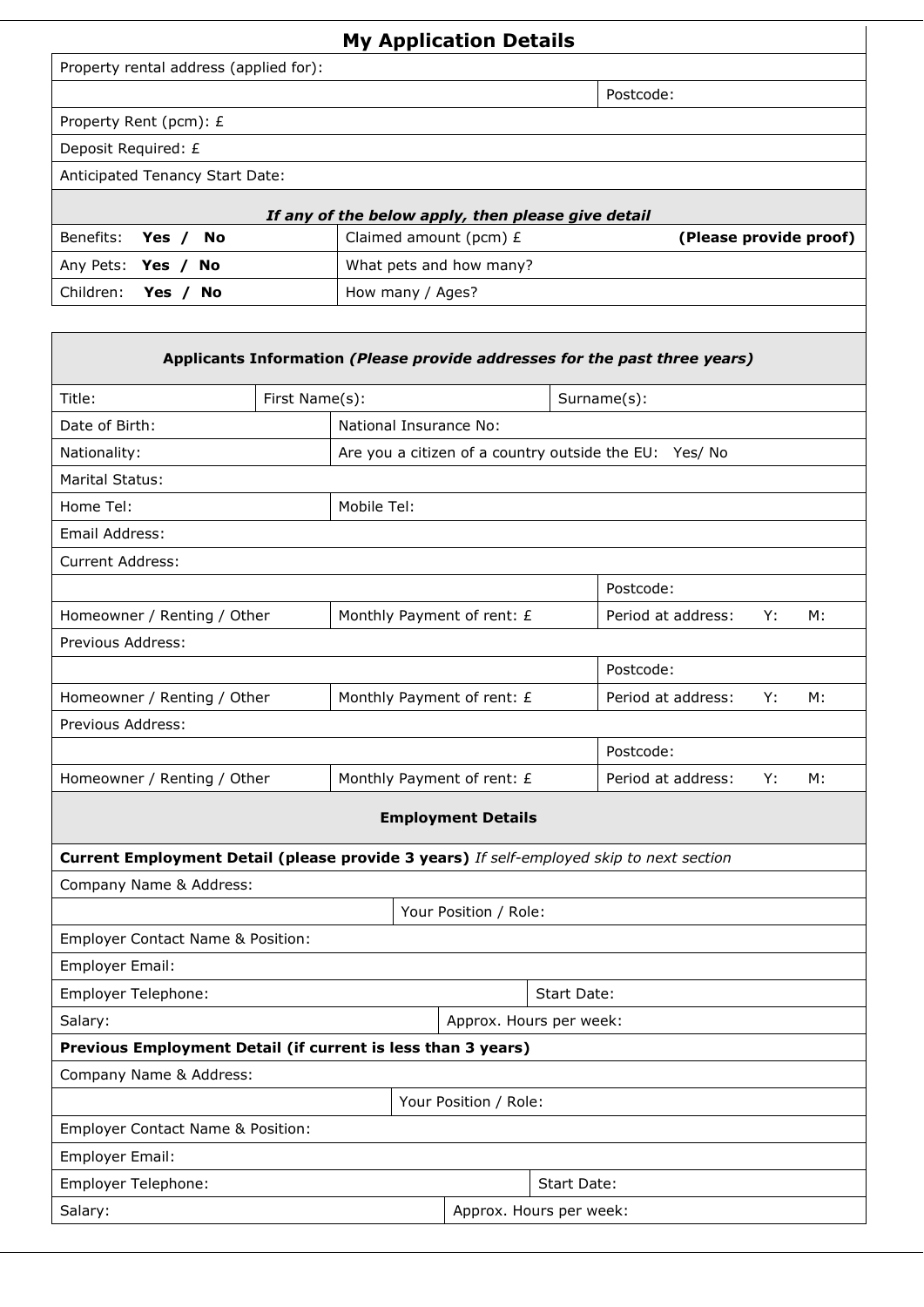| Self-Employment Details: (If applicable) we will also need self-assessment tax returns for the past 3 yrs      |                  |               |  |  |  |  |  |
|----------------------------------------------------------------------------------------------------------------|------------------|---------------|--|--|--|--|--|
| Company Name:                                                                                                  |                  |               |  |  |  |  |  |
| Company Address:                                                                                               |                  |               |  |  |  |  |  |
| <b>Business Type:</b>                                                                                          |                  |               |  |  |  |  |  |
| Annual Drawings: £                                                                                             | Annual Profit: £ |               |  |  |  |  |  |
| Start date:                                                                                                    |                  |               |  |  |  |  |  |
| Are you: Partner / Director / Private Limited Company / Share holder / Public Limited Company / Sole Trader    |                  |               |  |  |  |  |  |
| Do you have an Accountant? Yes / No (If yes please supply there details below)                                 |                  | Name:         |  |  |  |  |  |
| Email:                                                                                                         | Telephone:       |               |  |  |  |  |  |
| Address & Postcode:                                                                                            |                  |               |  |  |  |  |  |
|                                                                                                                |                  |               |  |  |  |  |  |
| <b>Credit History</b>                                                                                          |                  |               |  |  |  |  |  |
| Do you have any adverse credit history? Yes / No                                                               |                  |               |  |  |  |  |  |
| If yes, please give details below i.e. The amount, type, and dates.                                            |                  |               |  |  |  |  |  |
|                                                                                                                |                  |               |  |  |  |  |  |
|                                                                                                                |                  |               |  |  |  |  |  |
|                                                                                                                |                  |               |  |  |  |  |  |
|                                                                                                                |                  |               |  |  |  |  |  |
|                                                                                                                |                  |               |  |  |  |  |  |
|                                                                                                                |                  |               |  |  |  |  |  |
|                                                                                                                |                  |               |  |  |  |  |  |
|                                                                                                                |                  |               |  |  |  |  |  |
| Please provide any other information you believe we should be aware of i.e., Additional information to support |                  |               |  |  |  |  |  |
| your application or any loans, debts or CCJ's                                                                  |                  |               |  |  |  |  |  |
|                                                                                                                |                  |               |  |  |  |  |  |
|                                                                                                                |                  |               |  |  |  |  |  |
|                                                                                                                |                  |               |  |  |  |  |  |
|                                                                                                                |                  |               |  |  |  |  |  |
|                                                                                                                |                  |               |  |  |  |  |  |
|                                                                                                                |                  |               |  |  |  |  |  |
|                                                                                                                |                  |               |  |  |  |  |  |
|                                                                                                                |                  |               |  |  |  |  |  |
| <b>Current Landlord / Letting Agent Information</b>                                                            |                  |               |  |  |  |  |  |
| Name or Agent:                                                                                                 |                  |               |  |  |  |  |  |
| Address:                                                                                                       |                  |               |  |  |  |  |  |
| Contact Email:                                                                                                 |                  |               |  |  |  |  |  |
| Telephone:                                                                                                     |                  |               |  |  |  |  |  |
| Notice Period Required:                                                                                        |                  |               |  |  |  |  |  |
|                                                                                                                |                  |               |  |  |  |  |  |
| <b>Personal Reference 1</b>                                                                                    |                  |               |  |  |  |  |  |
| Full Name:                                                                                                     |                  |               |  |  |  |  |  |
| Address:                                                                                                       |                  |               |  |  |  |  |  |
| <b>Contact Email:</b>                                                                                          |                  |               |  |  |  |  |  |
| <b>Contact Telephone:</b>                                                                                      |                  | Relationship: |  |  |  |  |  |
| <b>Personal Reference 2</b>                                                                                    |                  |               |  |  |  |  |  |
| Full Name:                                                                                                     |                  |               |  |  |  |  |  |
| Address:                                                                                                       |                  |               |  |  |  |  |  |
| Contact Email:                                                                                                 |                  |               |  |  |  |  |  |
| Contact Telephone:                                                                                             |                  | Relationship: |  |  |  |  |  |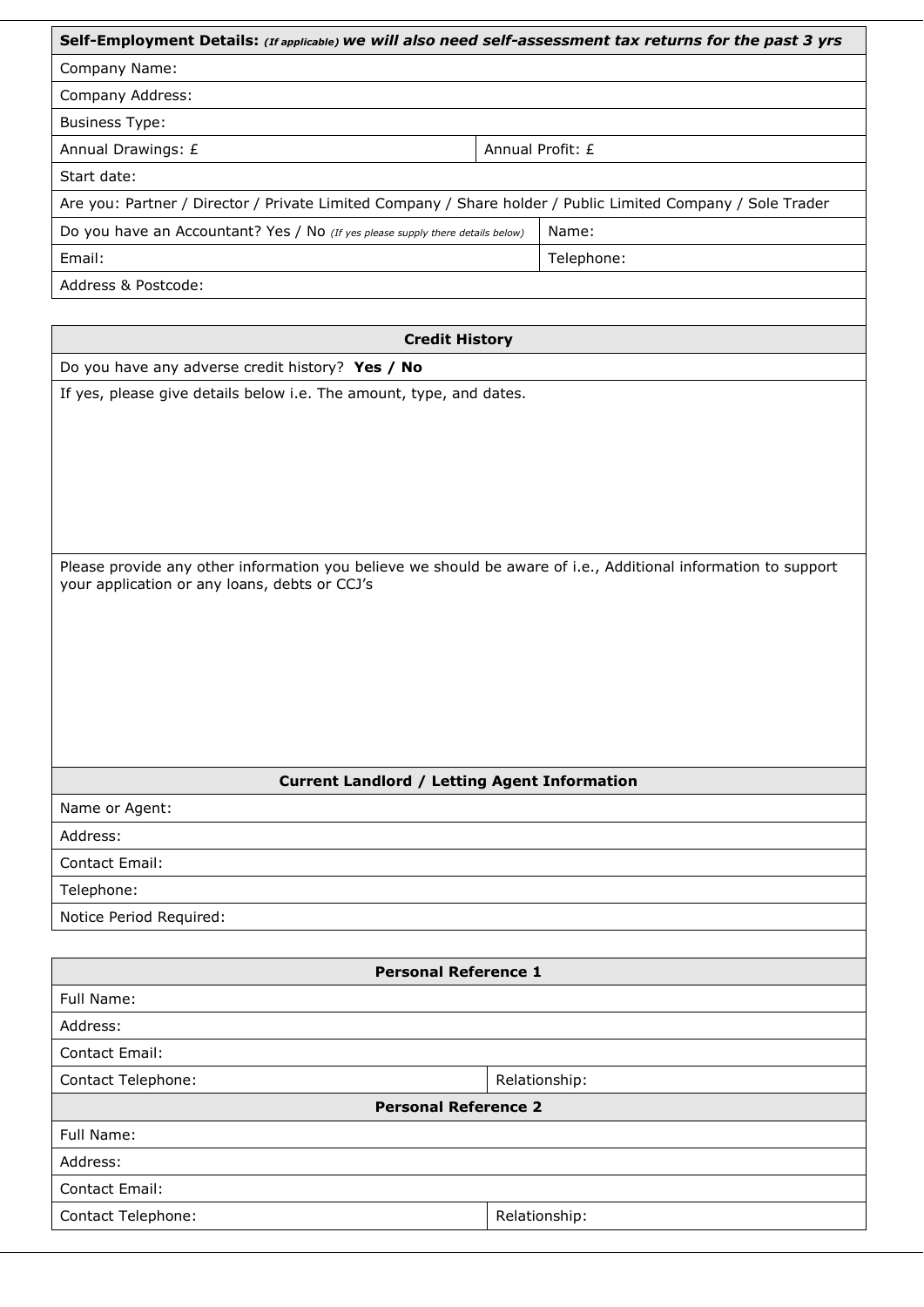#### **'Right to Rent Laws' in the UK**

*To keep within the legal guideline we have a responsibility to ensure we are only offering a tenancy to individual Who have a "Right To Rent" in the UK, this is under section 22 of the Immigration Act 2014.*

Your Nationality:

| Do you require a Visa to reside in the UK? Yes / No | Visa Expiry date: |
|-----------------------------------------------------|-------------------|
|                                                     |                   |
|                                                     |                   |

In order to comply with this legislation, we will need a copy of your identification attached to this application. Please select from the list below which type of identification you have supplied:

- A passport (current or expired) showing that the holder is a British Citizen, or a citizen of the UK and Colonies, having the right of abode in the UK.
- A passport or national identity card (current or expired) showing that the holder is a national of the European Economic Area or Switzerland.
- A registration certificate or document (current or expired) certifying or indicating permanent residence issued by the Home Office, to a national of a European Union country, a European Economic Area country, or Switzerland.
- A permanent residence card, indefinite leave to remain card, indefinite leave to enter card or no time limit card issued by the Home Office (current or expired), to a non-EEA national who is a family member of an EEA or Swiss National.
- A biometric immigration document issued by the Home office to the holder indicating that the person named is allowed to stay indefinitely in the UK, or has no time limit on their stay in the UK. The document must be valid (not expired) at the time the right to rent check is made.
- A passport or other travel document (current or expired) endorsed to show that the holder is: exempt from immigration control, allowed to stay indefinitely in the UK, has the right of abode in the UK, or has no time limit on their stay in the UK.
- A current immigration status document containing a photograph issued by the Home Office to the holder with an endorsement indicating that the named person is permitted to stay indefinitely in the UK or has no time limit on their stay in the UK. The document must be valid (not expired) at the time the right to rent check is made
- A certificate of registration or naturalization as a British Citizen.